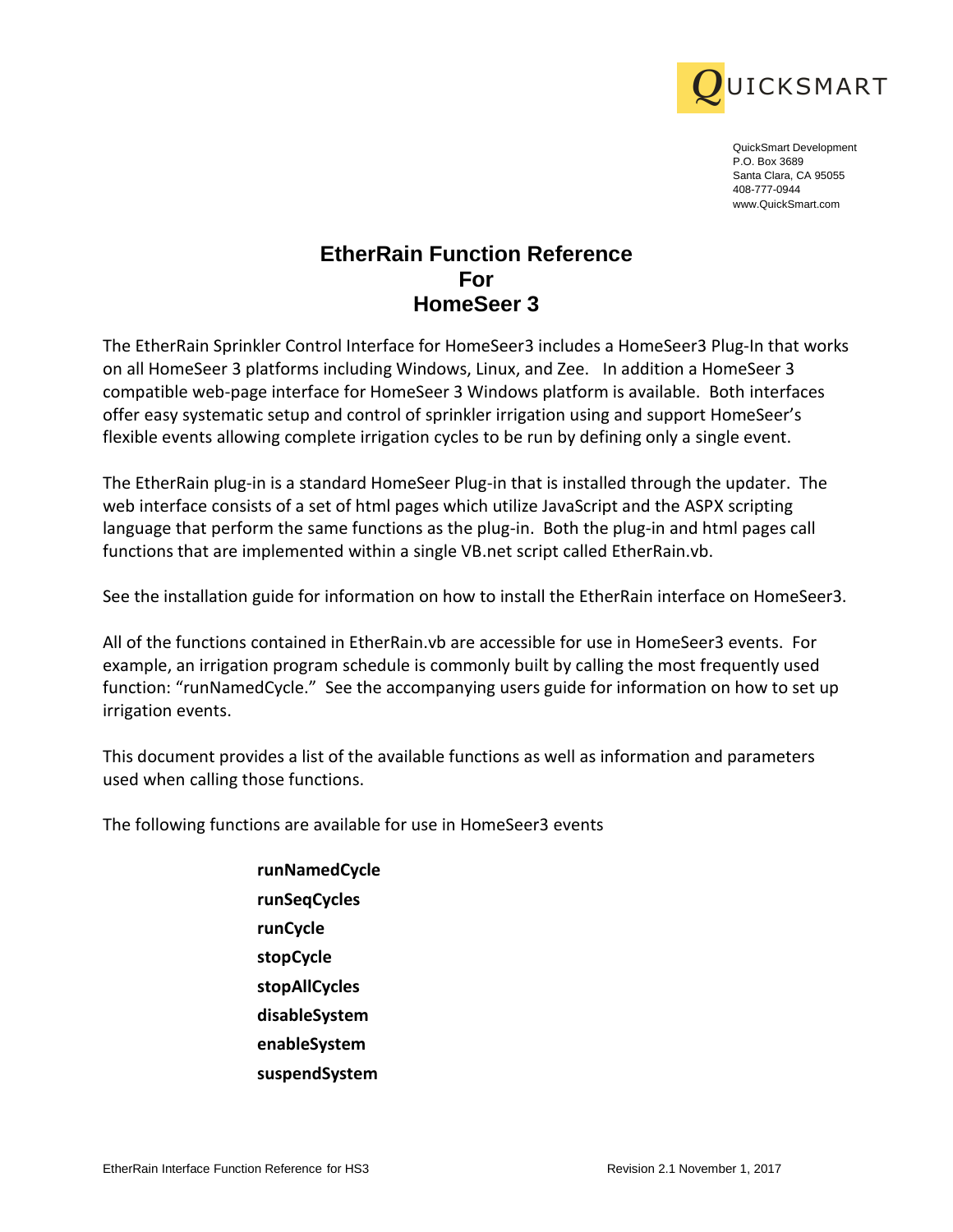These functions are described below.

## **How to Call a Function in a HomeSeer3 Event**

EtherRain interface functions can be called in a HomeSeer3 event by setting up an Action in an Event Trigger. When the event triggers, the action is performed.

The process for creating an event, defining a trigger, and adding an action for HS3 is described in these steps:

- 1. From the HS3 Events screen, make an event group for irrigation events. For example name the event group "Irrigation Events"
- 2. Once the group is created, open the group to display the events (click the round yellow arrow icon)
- 3. Add an event (click the green + icon)
- 4. Enter an event name, for example: "Main Irrigation Cycle"
- 5. Set the type to "irrigation."
- 6. Create a "trigger." A basic trigger, for example: "if the time is" from the dropdown list select "if the time is this" – a time entry box will be displayed – select a time from the selector window
- 7. Fill in an action. You will see a box labeled "then." To the right of this box, is another drop down box labeled "Choose an Action" - click this box and select: "Run a script or script command "
- 8. After you choose "Run a Script or Script command" a new set of controls will appear. Leave the checkboxes unchecked.
- 9. Choose the script to run by clicking the "Edit" button. Choose the script "EtherRain.vb." (if you don't see EtherRain.vb then you need to copy this script into the scripts directory – see installation guide)
- 10. After you choose the script, the controls disappear. Click the yellow arrow icon to open them again.
- 11. The script will be displayed. Do not edit the script.
- 12. In the field labeled "Sub or Function" enter: runNamedCycle OR runCycle
- 13. In the field labeled "Parameters" enter the parameters. See the function guide below for parameter information for the command you are using.
- 14. Your event has been set up. Click the yellow arrow icon, which is pointing down; it will change to point to the left and your entries will be saved.
- 15. You can test the event by clicking the blue right pointing arrow icon. Check the HomeSeer log to make sure the command was sent to the controller without errors.

## **Accessible Functions**

The following pages provide information necessary for using available functions within HomeSeer3 events.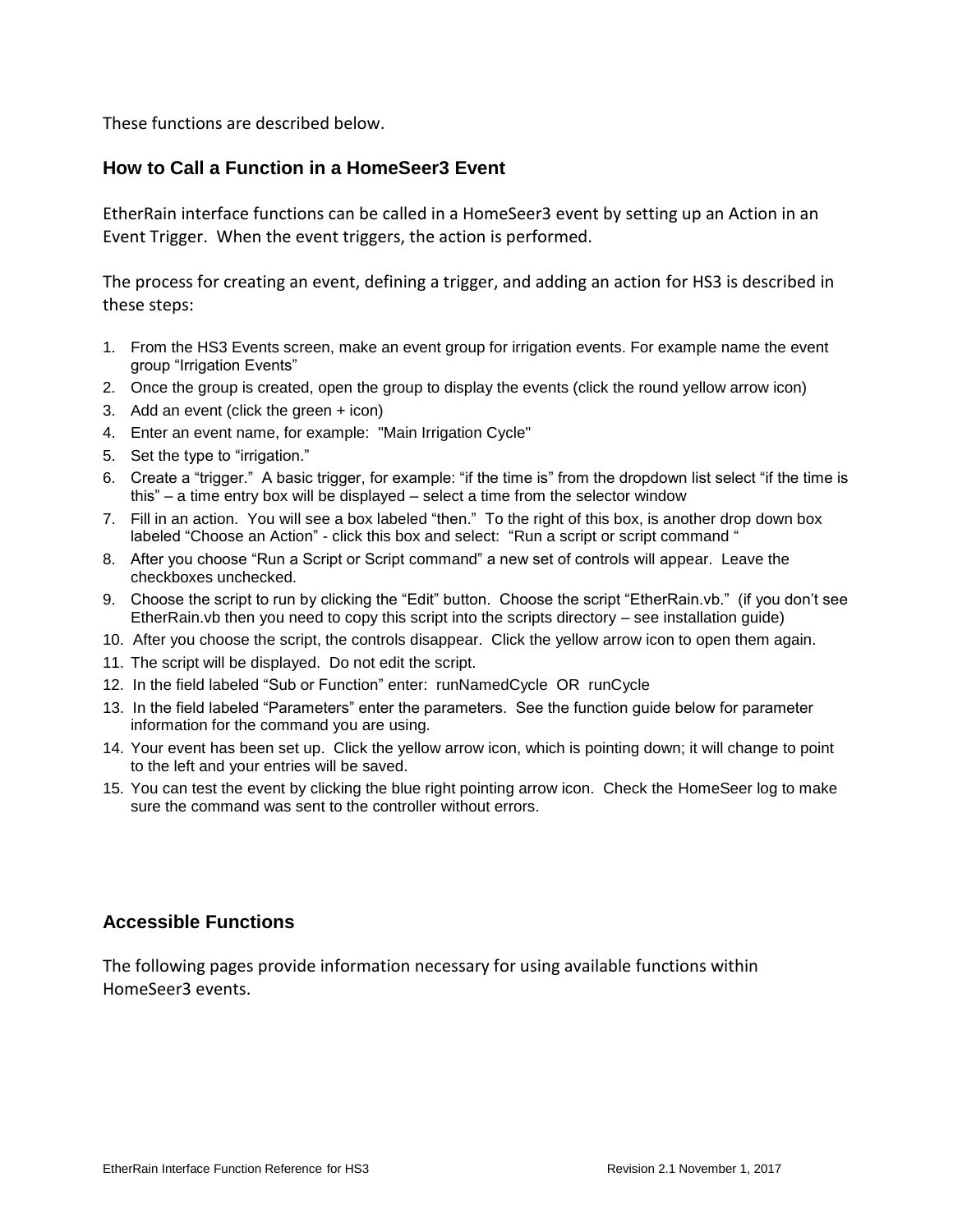# **Function: runNamedCycle**

This action sends an irrigation command to the named controller based on the named cycle. The named cycle is created in the EtherRain interface pages. This is the most commonly used EtherRain control function.

The function first checks the system parameters to determine whether a suspension is in effect before sending the command. If rain is detected by the local sensor the command will not run and a message will be logged. If you have set up the cycle to use a set back profile then the cycle times will vary based on month of the year.

HS3 Event Setup Fields:

|  |                  | Sub or Function field: | runNamedCycle            |
|--|------------------|------------------------|--------------------------|
|  | Parameter Field: |                        | EtherRainName; CycleName |

Where EtherRainName is the name of the controller which will receive the command and CycleName is the name of the cycle you wish to use. The controller name must be defined in the virtual controller list and the cycle name must be defined on the cycle builder page.

Syntax Checks:

Enter the function name using exact case. Be careful to separate the controller name from the cycle name with a semi-colon.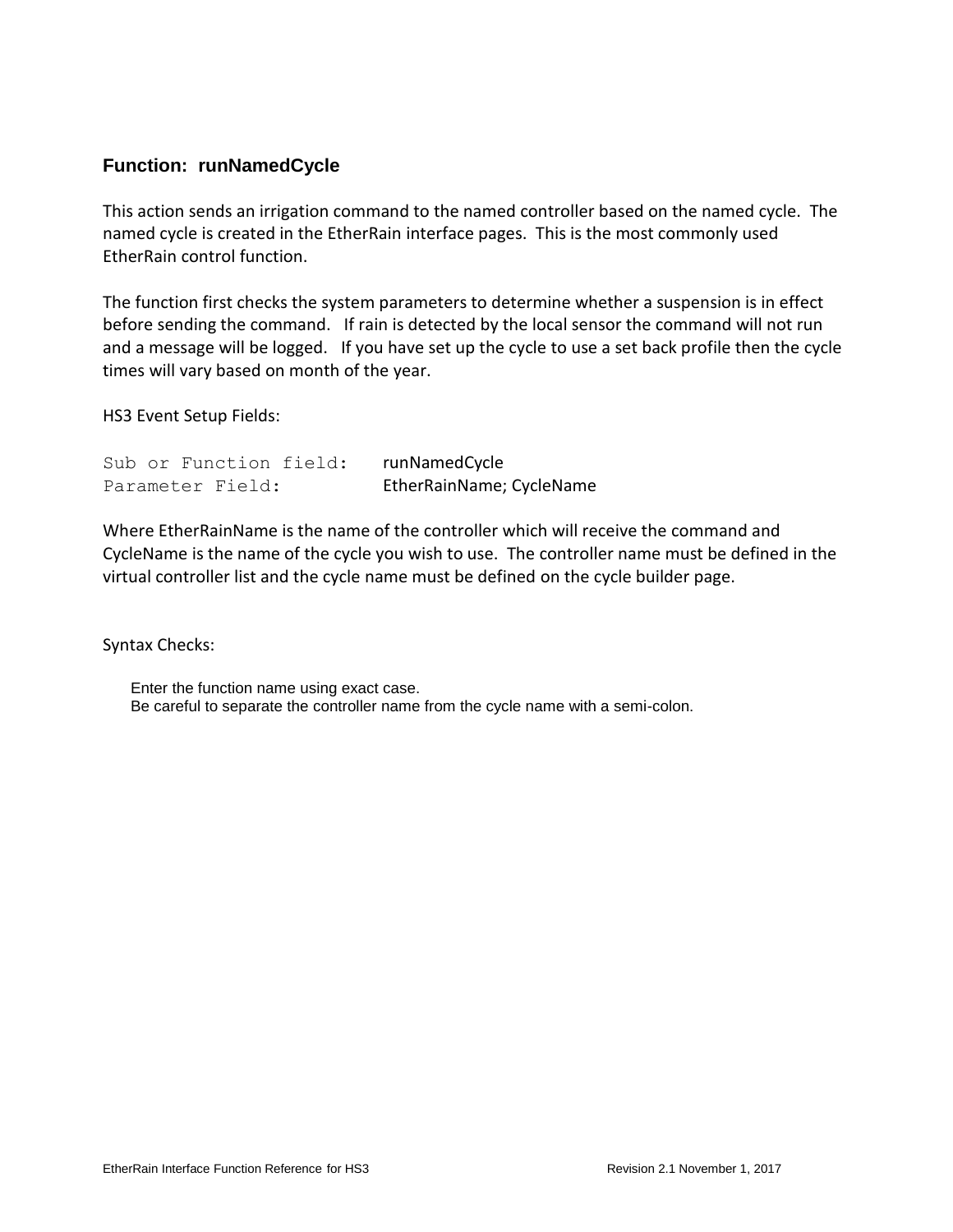# **Function: runSeqCycles**

This action runs multiple cycles sequentially through a single event. In installations that have multiple EtherRain controllers, this command allows up to 64 zone cycles to be run sequentially through a single event. This action can also be used for setting up cycle-and-soak type cycles in installations where it is desirable to minimize runoff. With this function, only one event needs to be set up in order to schedule sequential cycles through multiple controllers or multiple cycles through a single controller. The function automatically calculates cycle time, taking into account setbacks, if the setback is applied, so that the cycle runs continuously with a maximum gap between cycles of 1 minute. This function requires the use of Named Cycles.

In order to use this function a list of controller names and cycle names must be specified in the parameter string. A controller name can be repeated, as can a cycle name. The function first checks the system parameters to determine whether a suspension is in effect before sending the commands.

HS3 Event Setup Fields:

| Sub or Function field: | runSegCycles                                   |
|------------------------|------------------------------------------------|
| Parameter Field:       | EtherRain1; CycleName1; EtherRain2; CycleName2 |

Where EtherRainN is the name of the controller which will receive the cycle command and CycleNameN is the name of the cycle from your Named Cycle list that you wish to use. The controller name must be defined in the virtual controller list and the cycle name must be defined on the cycle builder page. The cycle name must follow the controller name in the list. The list can contain up to 8 controller/cycle pairs (16 elements total).

Syntax Checks:

Enter the function name using exact case. In the parameter field, be careful to separate the controller name or the cycle name with a semi-colon.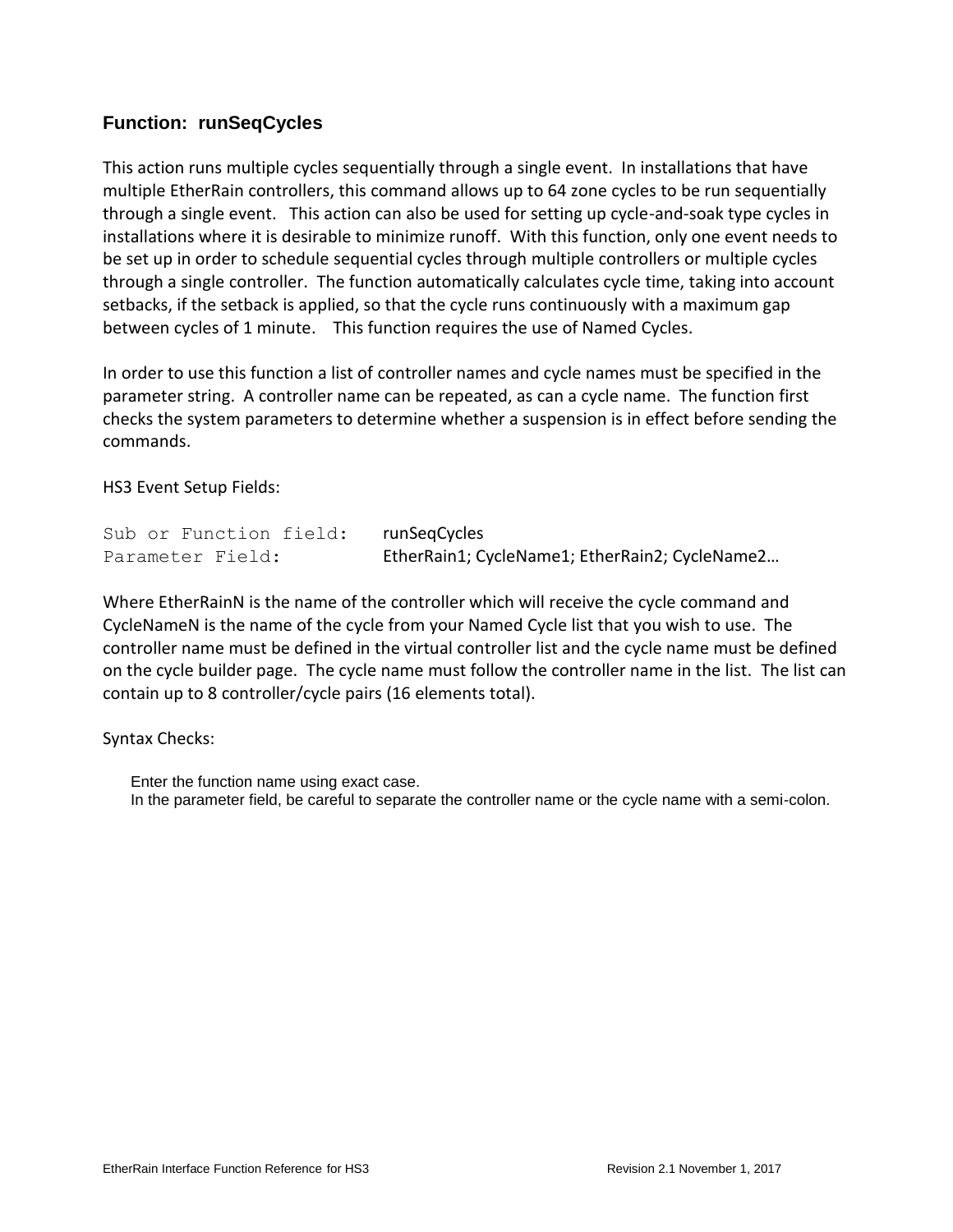## **Function: runCycle**

This action sends an irrigation command to a named EtherRain Valve Controller. A parameter string containing 10 parameters each separated by a semicolon must be provided. A virtual controller does not need to be set up to use this command.

Parameters: The parameters are: Controller name, Controller password, 8 valve "on" times.

All ten parameters are required. If ten parameters are not found in the parameter string, the event terminates with an error written to the log. The parameters m1 through m8 must be whole numbers from 0 to 99. These numbers represent valve "on" times in minutes. For example, if the m1 parameter was 25, then valve 1 would open for 25 minutes. To skip a valve, enter 0 for its valve on time. If rain is detected command will not run and a message will be logged.

HS3 Event Setup Fields:

Sub or Function field: runCycle Parameter Field: EtherRainName; password; m1; m2; m3; m4; m5; m6; m7; m8

Where EtherRainName is the name of the controller which will receive the cycle command and password is the password for the controller.

m1 through m8 are the zone times in minutes; you need to enter8 values ranging from 0 to 99.

Syntax Checks:

Enter the function name using exact case. Be careful to separate the 10 parameters with a semi-colon character.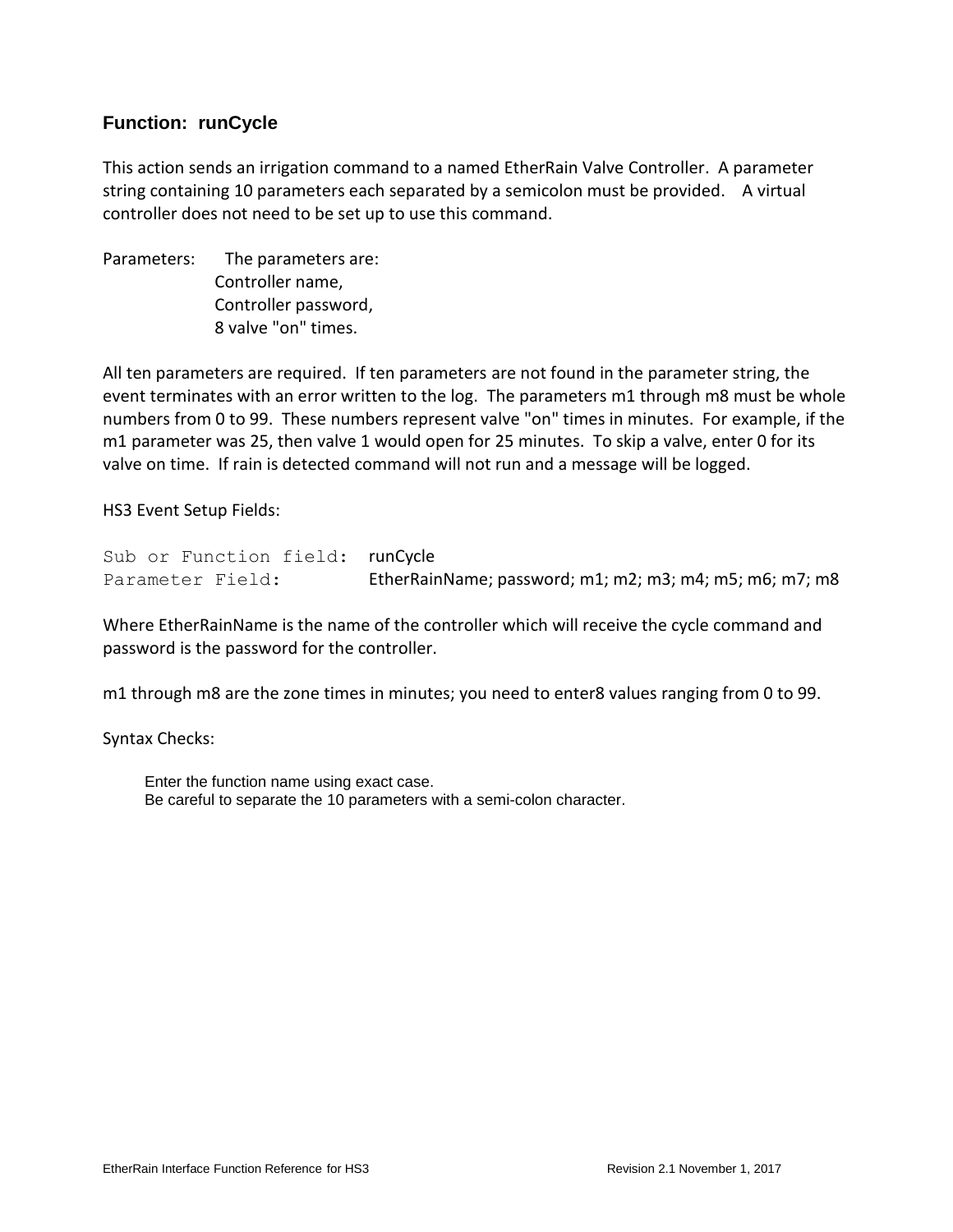## **Function: stopCycle**

This action sends a stop/reset command to the named controller. A virtual controller does not need to be set up.

HS3 Event Setup Fields:

Sub or Function field: stopCycle Parameter Field:

Syntax Checks:

Enter the function name using exact case. No entry in the parameter field.

#### **Function: stopAllCycles**

This action sends a stop/reset command to each controller in the virtual controllers list. Useful when called from a HomeSeer weather event.

HS3 Event Setup Fields:

Sub or Function field: stopAllCycles Parameter Field:

Syntax Checks:

Enter the function name using exact case. No entry in the parameter field.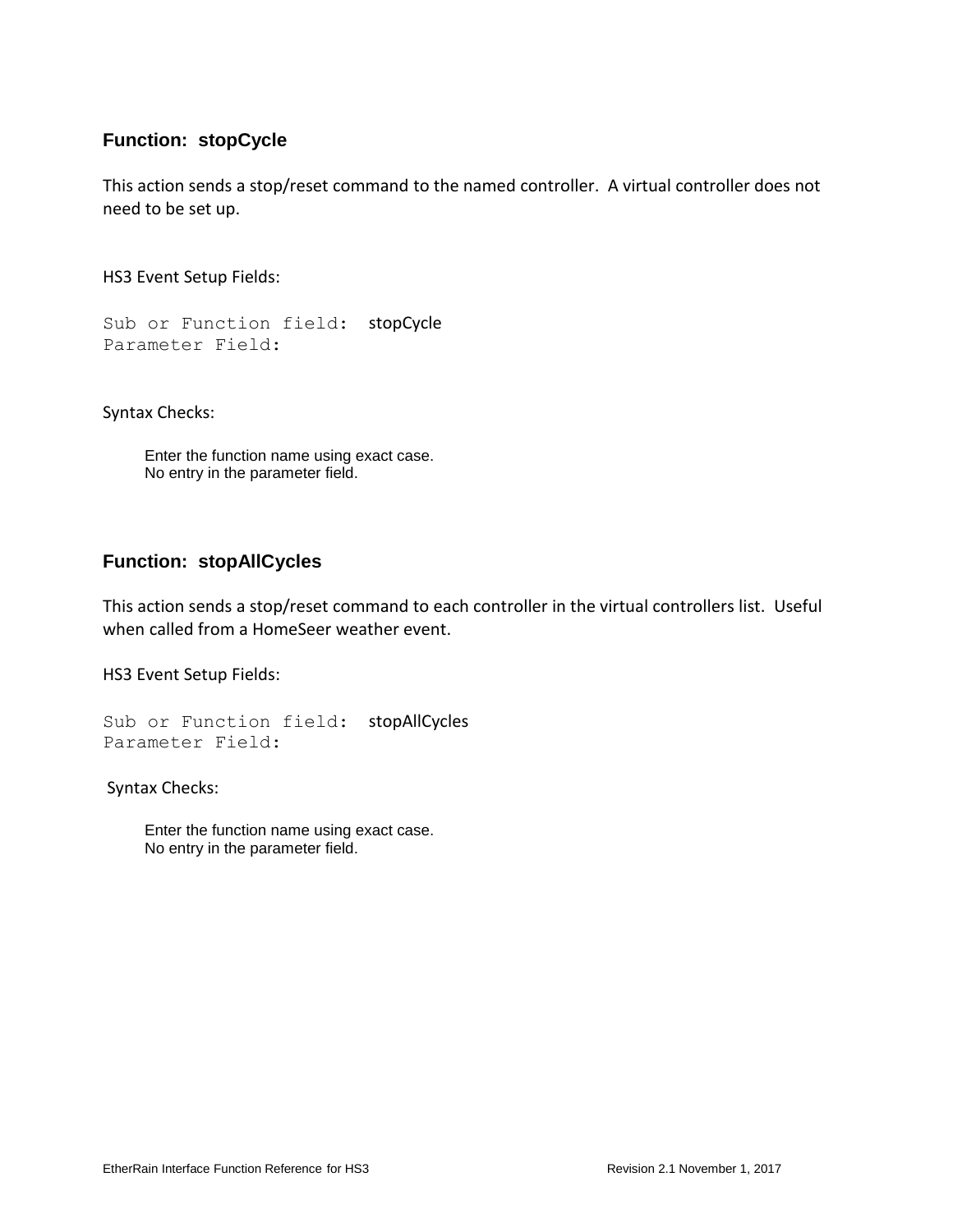#### **Function: disableSystem**

This action sets the global HomeSeer control switch to disable irrigation. No irrigation commands will run through the EtherRain control scripts until the global control switch is re-enabled via manual event or control page button click.

Parameters: none

HS3 Event Setup Fields:

Sub or Function field: disableSystem Parameter Field:

Syntax Checks:

Enter the function name using exact case. No entry in the parameter field.

#### **Function: enableSystem**

This action sets the global HomeSeer control switch to enable irrigation.

Parameters: none

HS3 Event Setup Fields:

Sub or Function field: enableSystem Parameter Field:

Syntax Checks:

Enter the function name using exact case. No entry in the parameter field.